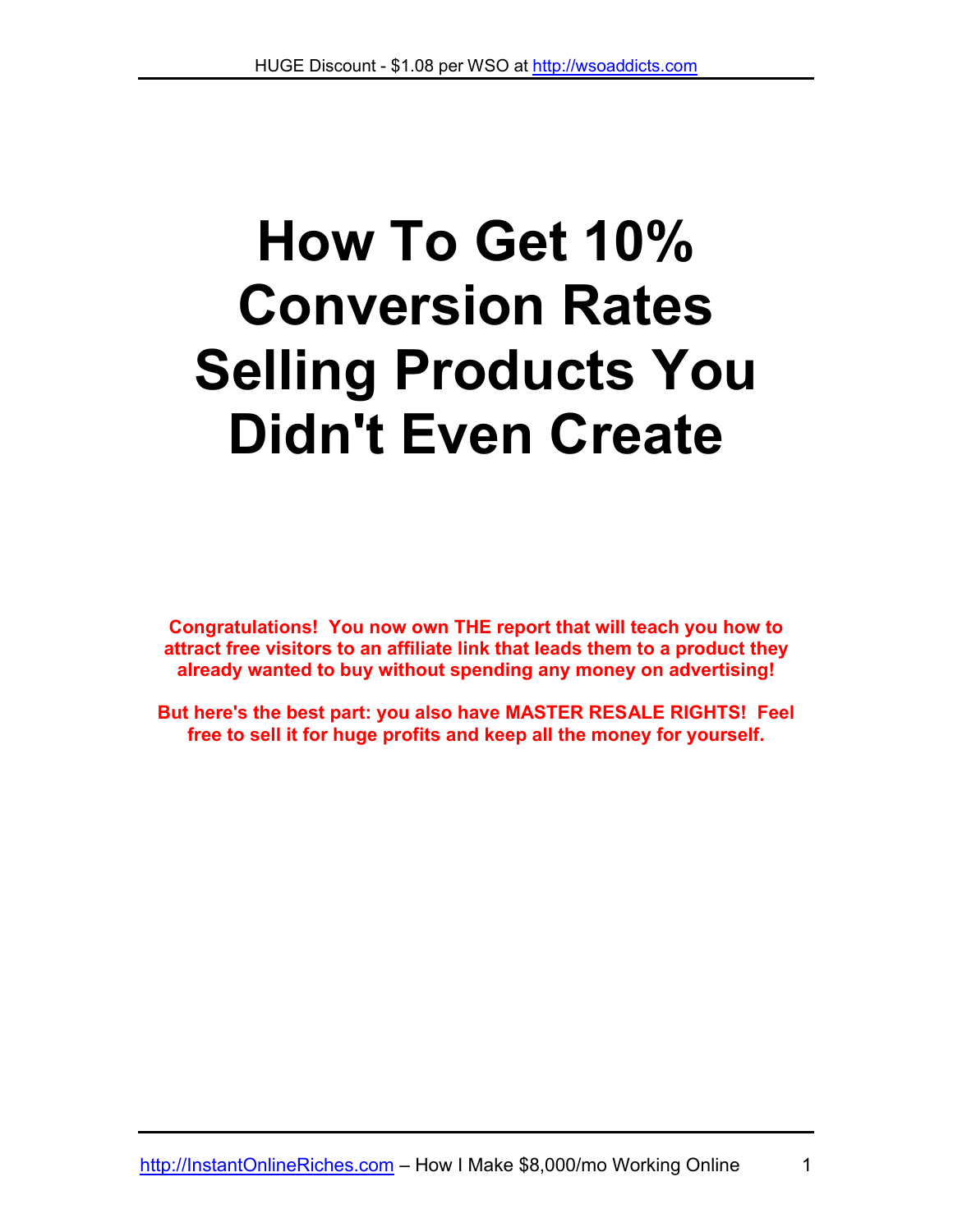# **Table Of Contents**

| <b>Chapter</b> | <b>Chapter Title</b>                                | <b>Page</b>    |
|----------------|-----------------------------------------------------|----------------|
| 1              | Introduction                                        | 3              |
| $\overline{2}$ | Selecting Products That Will Make You Money         | $\overline{4}$ |
| 3              | Where To Find These Products                        | 6              |
| 4              | Writing A Review That Converts Visitors Into Buyers | 7              |
| 5              | <b>Where To Place Your Reviews</b>                  | 11             |
| 6              | Using Magic Words To Attract Buyers                 | 13             |
| $\overline{7}$ | How Are The Buyers Going To Find You?               | 16             |
| 8              | Conclusion                                          | 20             |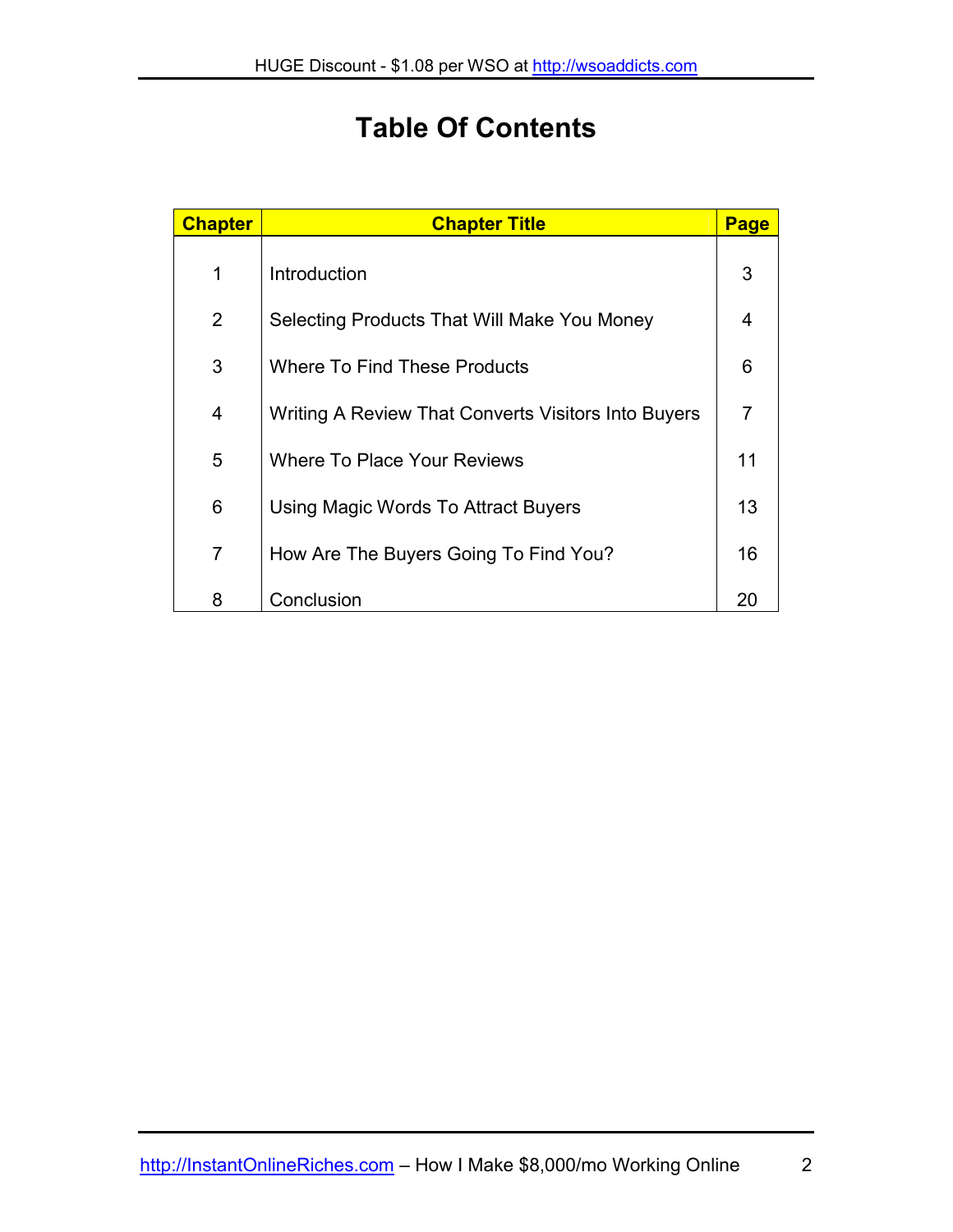# **Introduction**

Most affiliate marketers are failing this very minute. Gurus w ill sell ebooks that are full of almost useless fluff, using sales pages that are borderline false advertisements. They lead you to believe that you'll be making thousands of dollars by this time next week, and it occurs so rarely, I'd call it a miracle if I ever seen it happen.

However, I'm not trying to say that the techniques they sell don't work. While many common affiliate marketing techniques do work, they're either too complicated, boring, expensive, difficult or time-consuming for the majority of people to follow.

I have been using a simple technique for months that even an average stay-athome mom like me has time for. It's easy and very few other people are doing it.

Even if the whole Warrior Forum started using this technique I wouldn't be worried about competition, because there are tons of niches and products that I can easily target and profit from. This isn't a technique that only works for internet marketing products or Clickbank ebooks. It will work in every niche as long as you can find a decent product to promote (which there are millions of).

Okay, here's what you need to know to start getting 10% conversion rates.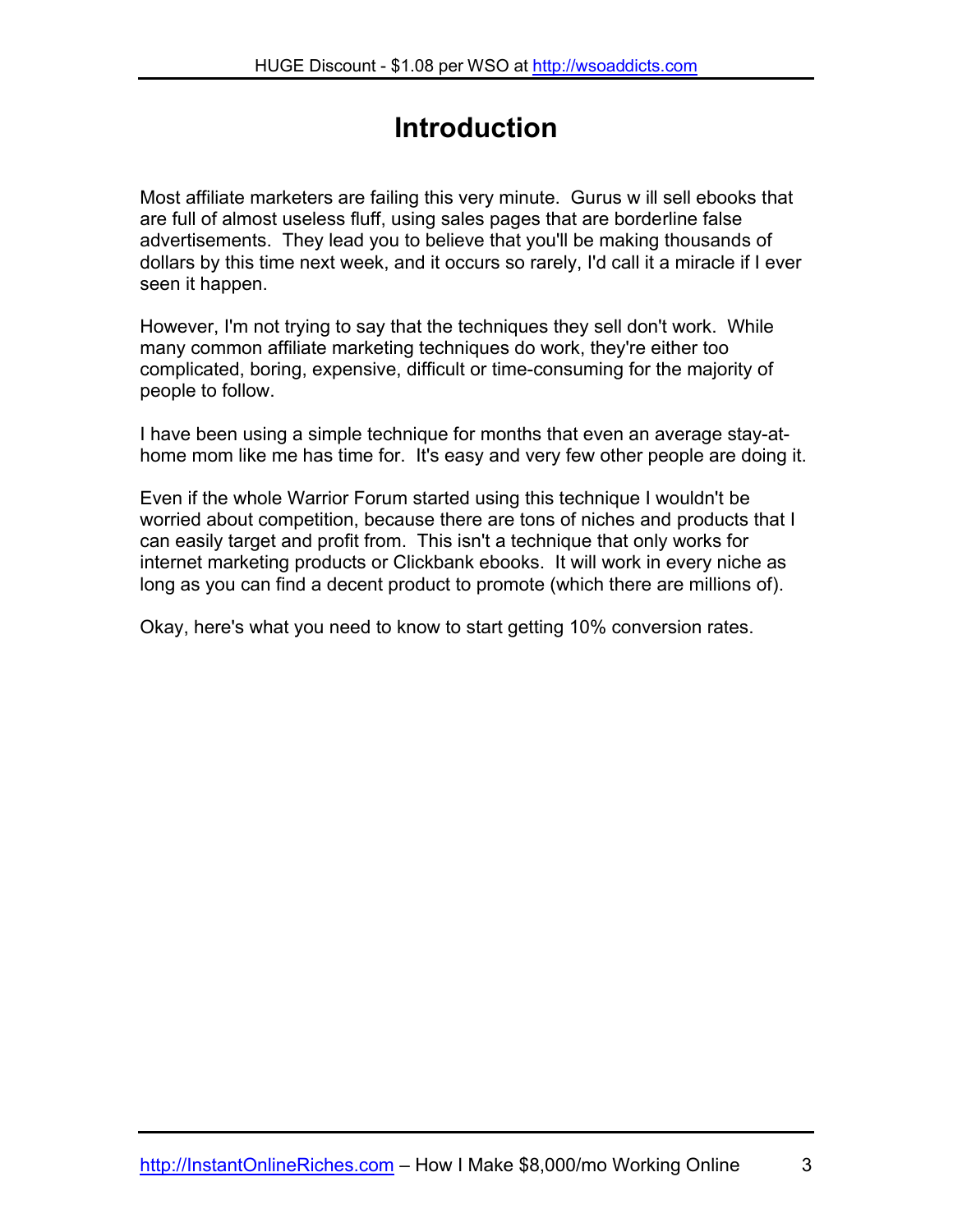# **Selecting Products That Will Make You Money**

Choosing the right product has a lot to do with how successful you'll be as an affiliate marketer. Some of the most common mistakes I see people making in regards to product selection is choosing a garbage product, one with a bad sales page, or one that hardly anyone will be interested in.

You're going to search for a good quality product that has had some effective method of promotion. You want a product that at least some people are aware of, not just a good product that the owner has never bothered to actively promote.

So, look for products that you know are getting some traffic, and buy it to gauge the quality of it. If the product is crap and you know it, ask for a refund and don't bother to promote it. You'll just get hit up with charge backs when all your customers start asking for refunds.

If you really don't want to buy new products to test out their quality, promote something (an ebook, health drink, home gym, TV set) that you already own and can become an affiliate for. You should know the pros and cons like the back of your hand, and you'll be able to start earning without spending a dime. Just make sure that the product you're promoting is a fairly popular one that has a unique selling point compared to other products in it's category.

If you see Adwords ads for that product, you know that someone's probably making money from that product and it's getting traffic. If you signed up for a mailing list on a website that gets a lot of traffic and the webmaster sent you a promotional email, you know that many people are aware of it. If you've seen it being discussed on forums or discussion boards and the reviews are mostly favorable, you know you've got a winner.

The more popular the product is, the more searches you'll get. However, I'm sure you're aware by now that choosing a very highly promoted product means competing with a lot of other people.

Remember that just because we're internet marketers doesn't mean that we can't promote physical items. Reviewing digital products all the time can get boring. Physical items that small niches go crazy for can make you a ton of money and are more fun to review (example: hair growth minimizers or radionics machines).

However, keep in mind that physical products take longer to review, because you'll need to wait for it to be shipped to you, and it's not as quick as just reading through an ebook. I suggest you save the physical product reviews for when you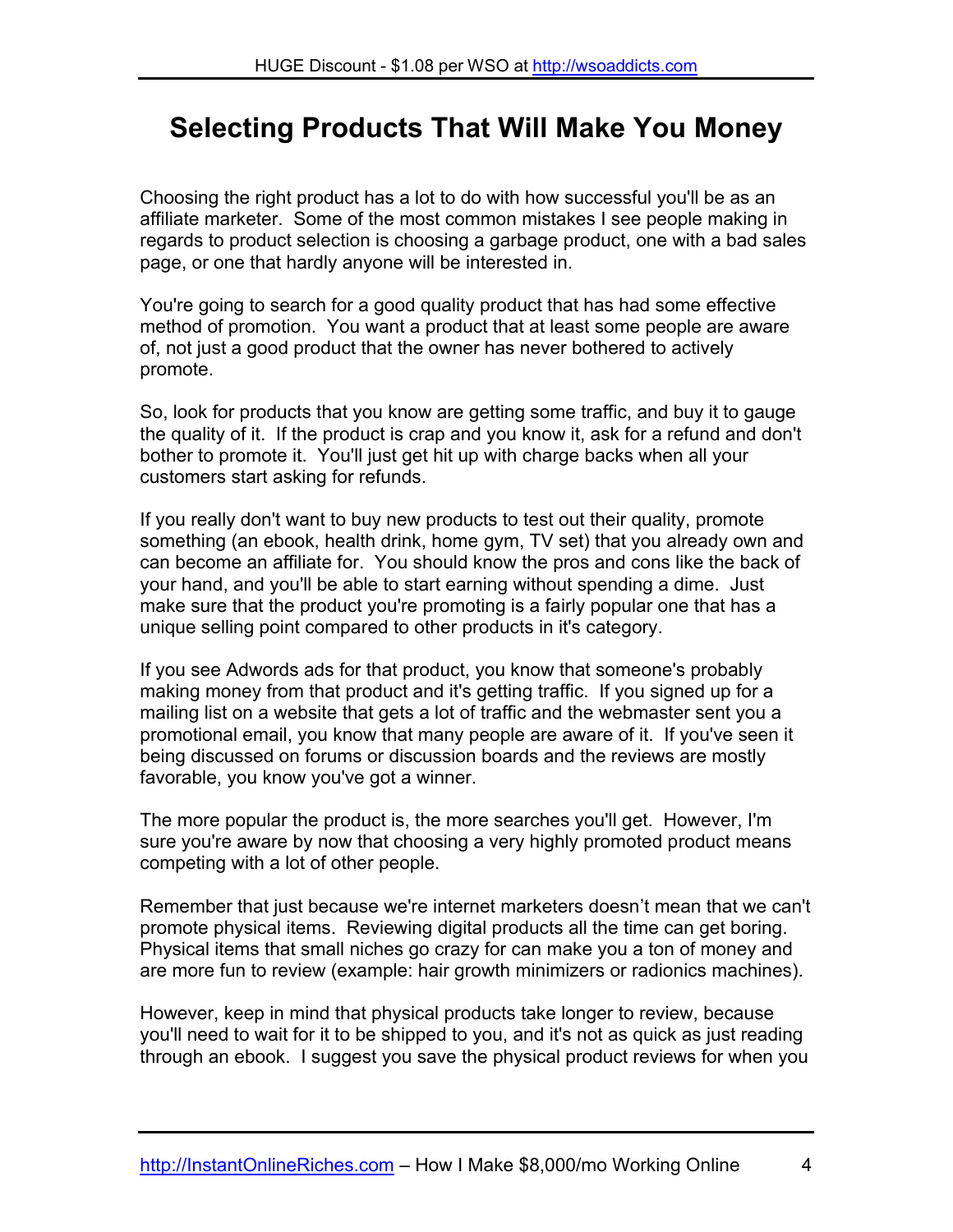have a steady flow of income set and want to expand on the type of products you sell.

Also remember that physical products usually give you smaller commission percentages than digital products. That's why it's preferable to promote high ticket items.

You only want to promote products (both physical and digital) that make you over \$15 a sale. Don't waste your time promoting something pays too little. Most of the products we're promoting will be targeting small to medium sized niches, so you won't get a ton of sales everyday. You might as well make the sales that you do get worth your while.

There is however, one exception to this rule. That exception is the ever popular \$7 reports. The reason for this is because the cash is paid immediately into your Paypal account. Time is money, and \$7 reports can fill your Paypal account with cash pretty quickly because lots of people buy it on impulse.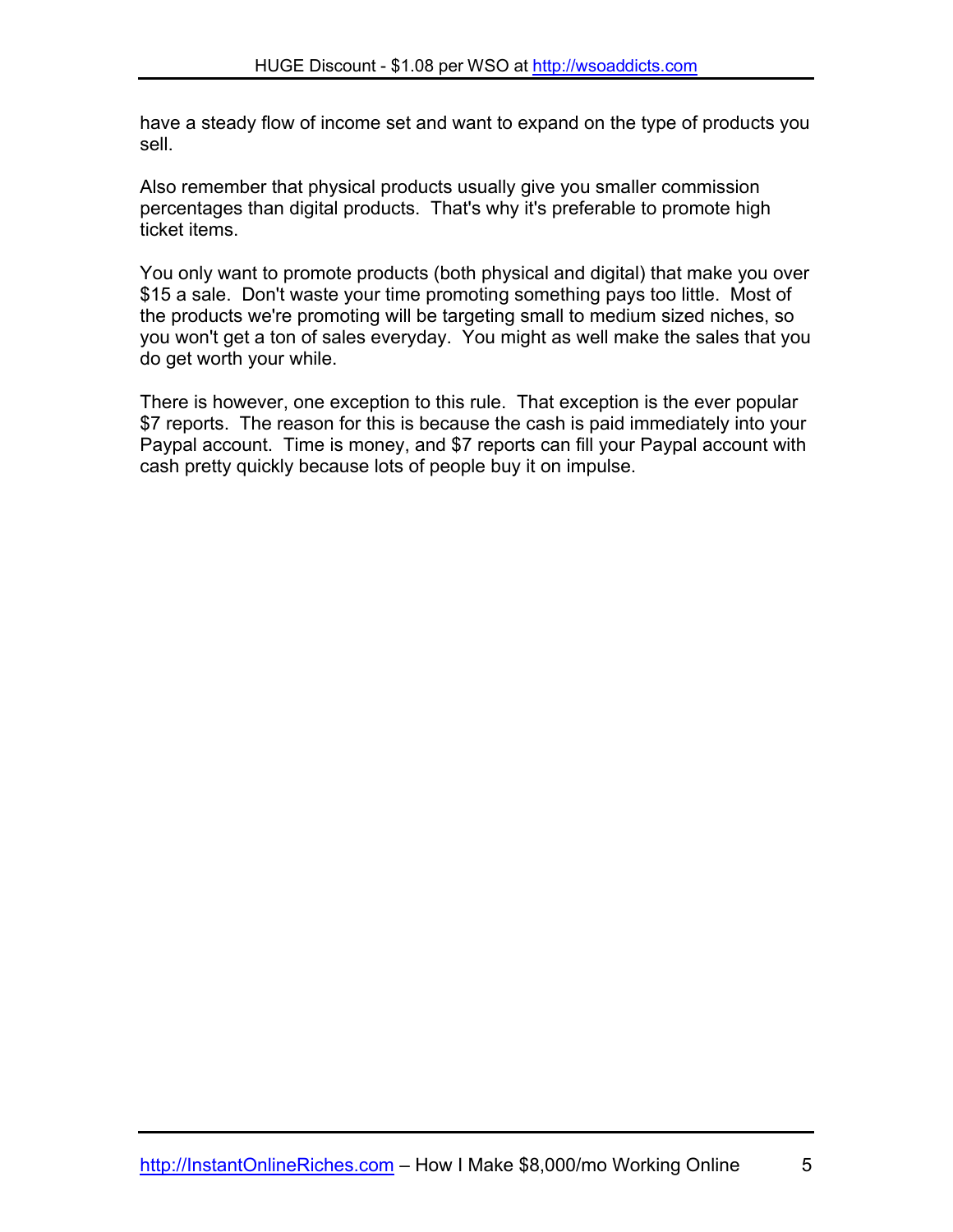# **So, where do you find these products?**

Good affiliate products can be found all over the internet. Start off with the most common places affiliates look:

- [Clickbank](http://clickbank.com/)
- [Commission Junction](http://cj.com/)
- [ShareASale](http://shareasale.com/)
- PavDotCom
- [ClixGalore](http://clixgalore.com/)
- [7DollarOffers](http://7dollaroffers.com/)
- $\bullet$  Etc

You can find tons of products here, many of which have enough exposure to feed off of and profit from.

If you have a specific product in mind but don't know how to become an affiliate, search the internet for an affiliate program by typing in one of the following phrases:

- \_(product name) affiliate
- \_(product name)\_ affiliates
- \_\_(product name)\_\_ associate
- **\_\_(product name)\_** associates
- (product name) refer

If an affiliate program does exist for that product, the search terms above should bring up some websites that will let you apply.

Now that you have a product in mind, you'll need to review it.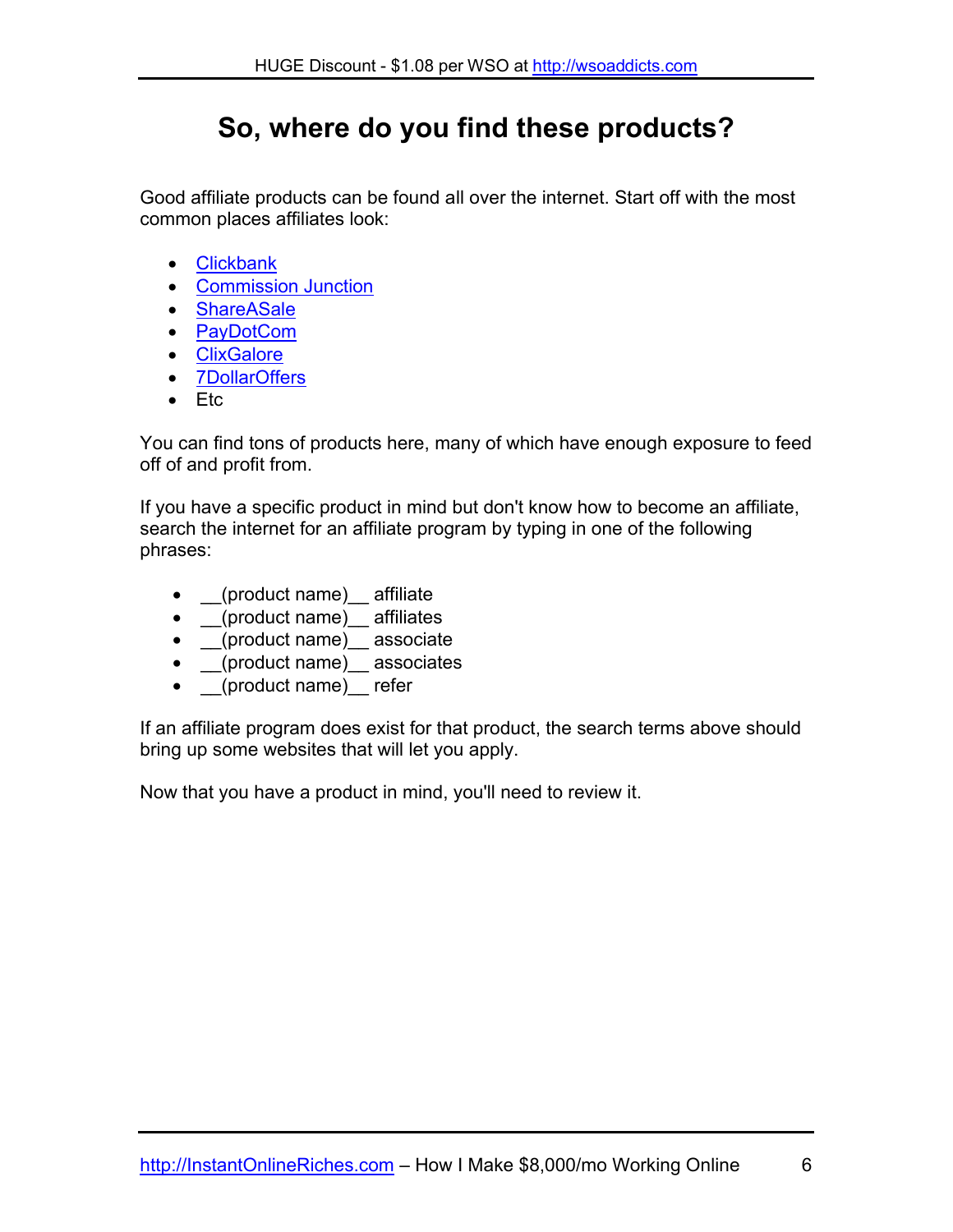# **Writing The Perfect Review To Convert Visitors Into Paying Buyers**

Tons of affiliate marketers understand the importance of providing a product review. It's a great way of turning that hesitant researcher into a hungry buyer.

The first thing you want to do after finding the right product, is make a list that you'll use for your review. List the pros and things you were really impressed with. Then list the things you didn't like and sections that left room for improvement.

Use that information to fill out these two review outlines:

#### **THE BASIC REVIEW**



- 1. I found out about (product name) by The salespage was full of hype and I admit I got suckered into buying it… like a fool.
- 2. I was expecting this ebook to cure my migraines forever. I eagerly read through the report and was disappointed that it was only 15 pages long. How could my migraines (which I've had for 20 years, by the way) be cured by this 1 technique that only took 10 minutes a day?
- 3. Even though I was skeptical, I figured it couldn't hurt to try the technique. After all, I had a splitting headache so it was the perfect time to test this method out.
- 4. I tried it out while laying on my bed. After a few minutes of feeling stupid, I was surprised to learn that my headache was almost gone.
- 5. There was still a little throbbing behind my eyes, but it was hardly even noticeable at all. Ten minutes later I was feeling calm and rested, all from this simple technique.
- 6. I'm sure this guide isn't for everyone, though. If you're not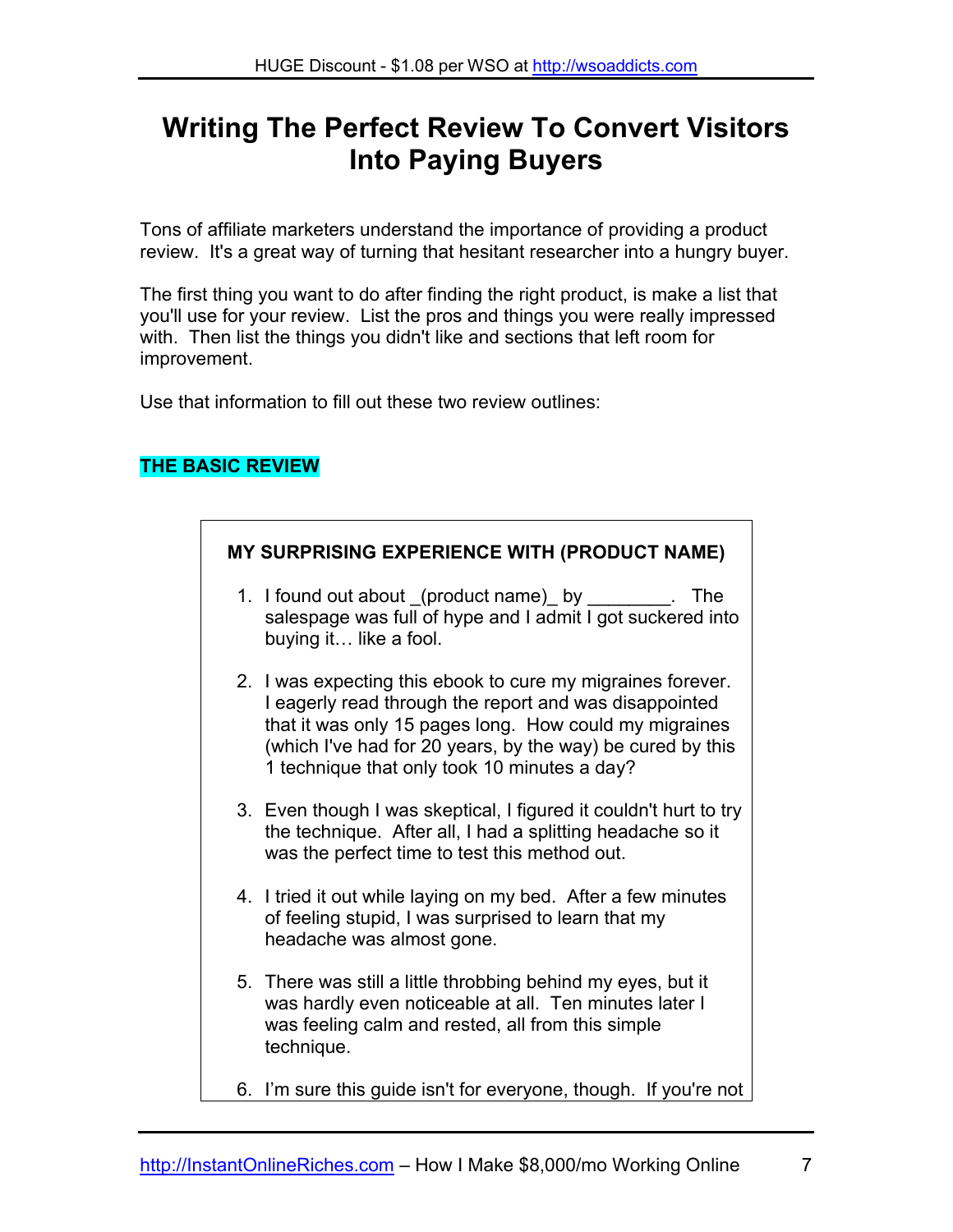into the idea of natural remedies then you probably won't like this ebook, so don't waste your money on it.

7. If you are ready to get rid of your migraines once and for all, get this report/product now!

The headline should be compelling. One of the best ways to do this is to state that you were surprised or shocked about your personal experience with X product.

Point one: Let them know who you are, how you found the product in question, and let them know that you've bought it. Make your customer feel a little suspicious of the product by hinting at something like "it was over-hyped" or "it wasn't at all what I expected.

Point two: State the great things you expected from the product, and how your dreams were interrupted by a fault in the product.

Point three: Even though you thought there was no chance of it working, you decided it wouldn't hurt to try.

Point four: You tried the product and were shocked at it's (positive) effect.

Point five: Throw them off guard by NOT giving a glowing review. If some symptoms were still there, let them know. If it's only a short term strategy for their problem, let them know.

Point six: State that the product isn't perfect and it isn't for everyone. Tell them who won't gain anything from this and who shouldn't bother buying it.

Point seven: State the best benefit of the product (what it will do for the customer) and direct them to buy from your link. Optional: offer a bonus product for buying through your affiliate link.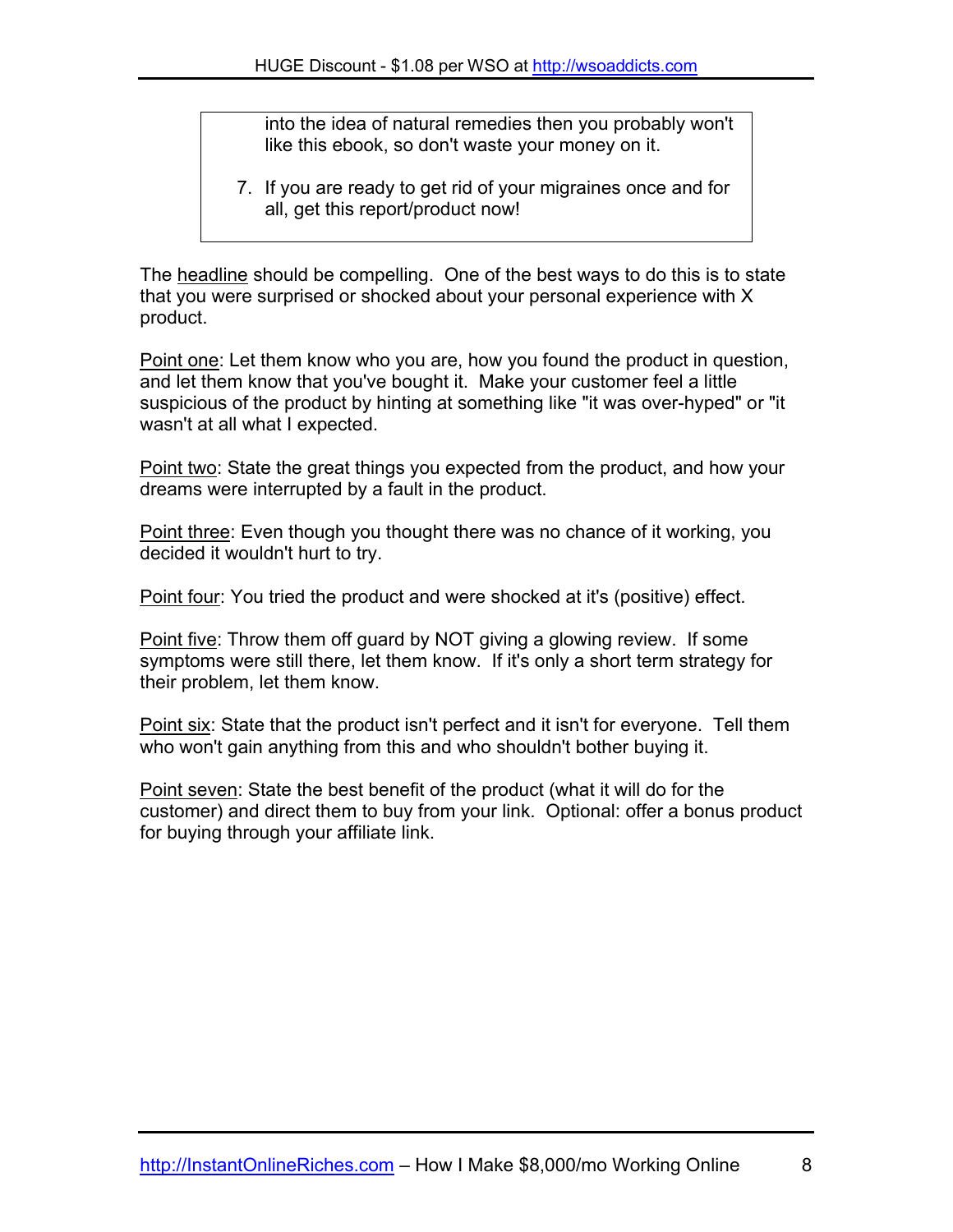#### **THE SCAM/BAD REVIEW TURNED GOOD OUTLINE:**

#### **WHY (PRODUCT NAME) SHOULD BE TAKEN OFF THE MARKET**

1. Let's get real. No report can guarantee that you'll make \$2000 a month. That's what I found ridiculous about this ebook – that the author claims anyone can do it as long as they try.

The truth is that the author isn't considering people who might already have demanding jobs and simply don't have the time to work on their business.

- 2. I've used the techniques in this report, and I know that these techniques take at least 3 hours of dedicated work each day to be effective.
- 3. What about the people who simply don't have 3 hours a day to spare? They won't gain anything out of this!
- 4. Luckily for me, I do have the time to dedicate to growing a business online. It's not easy, because I'm a stay at home mom, but I always manage to find the time to get my work done.
- 5. I woke up at 6:00 a.m. every morning while my children were still sleeping, and got a few hours of work done each morning. I used name's system and it worked with my dedication
- 6. I made roughly \$500 every week and saved it up until I had the money to hire a freelancer who would take over 50% of the workload for me.
- 7. Now that I've outsourced some of the work, I'm making double the amount of money in the same amount of time!
- 8. While I would recommend this system to most people who need some extra cash, I know it's definitely not for everyone. If you're one of those people who can't manage to squeeze an extra 3 hours out of your day for work, you'll gain nothing from this report.
- 9. If you do think you can find the time, you're almost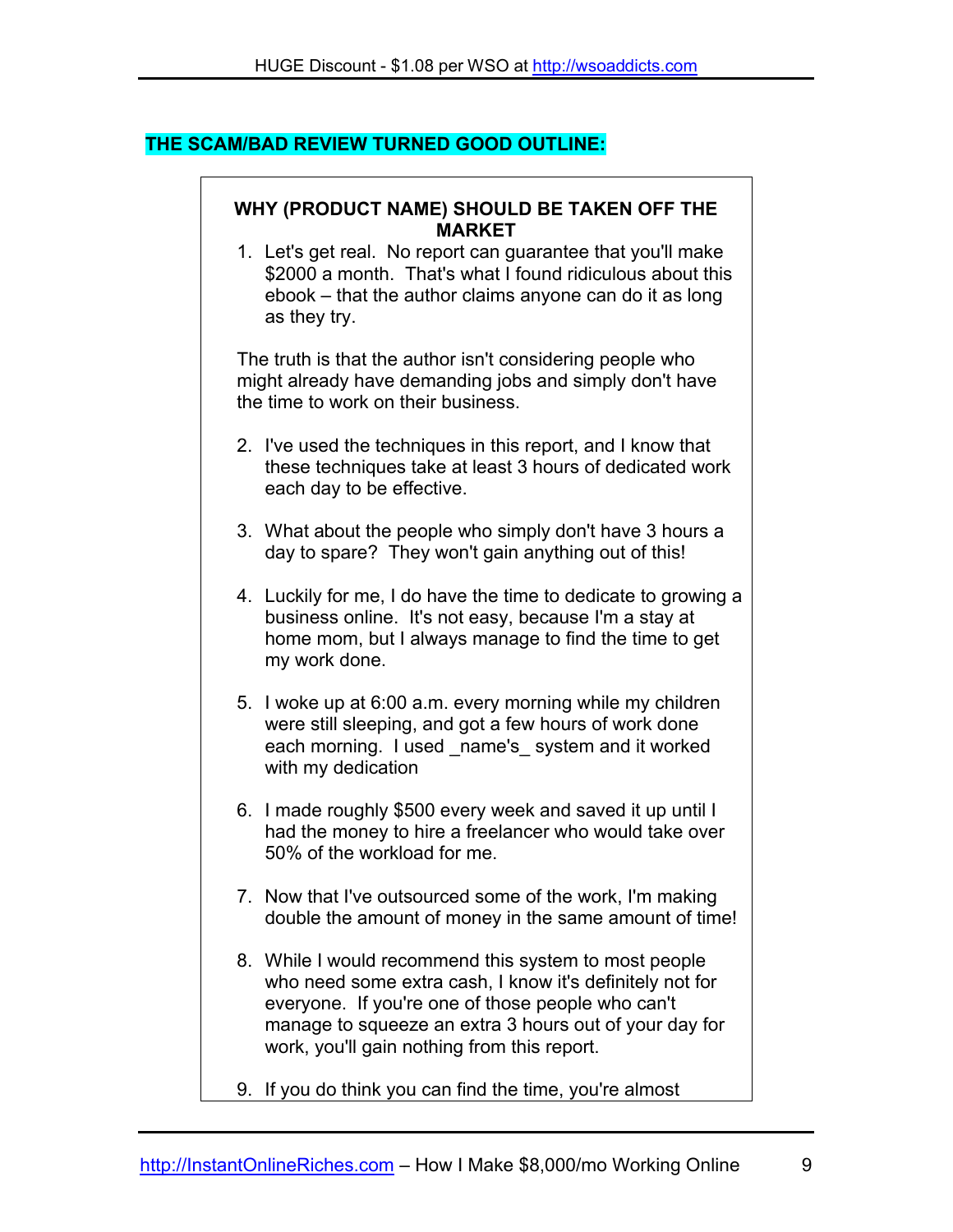guaranteed to pocket an extra \$2000 a month with this report. But it here before name comes to his senses and decides to take it off the market.

In the headline, imply that the product in question is a scam. Say something that would lead people to believe that you're angry, depressed, disappointed that this product is available for sale.

Point one: State that you don't believe a certain phrase found in the author's copy or the product's description. State your reasoning for not believing that claim.

Point two: Let people know that you've bought and used the product, and you know that the claim from point one is false because not everyone will see the same results.

Point three: This point should focus on who will NOT benefit from the product and how they won't be able to use it.

Point four: Bring up the fact that you're lucky because you *could* use the product. Even though it might have been a struggle for you, you managed to find a way to successfully use this product.

Point five: Give details about how you worked around the obstacle, and how the product worked for you.

Point six: State what results you got initially and how you saw room for improvement.

Point seven: You improved on the method or got better at it, then saw even better results.

Point eight: State that it's a good product for most people and you recommend it, but only to those who will get something out of it.

Point nine: Ask those customers who will benefit to act now if they want to see results similar to yours.

Yes, you'll need to do 2 reviews (one basic review, one "looks like a scam" review) for each product you're targeting. Don't let that turn you off though, because with a little practice you can write these up in no time. Each time you write a review you'll be doing simple work that you can profit from forever.

I have used these basic review outlines over 50 times and have never been disappointed with the results. It's simple, easy to follow and can work with just about any product you want to sell.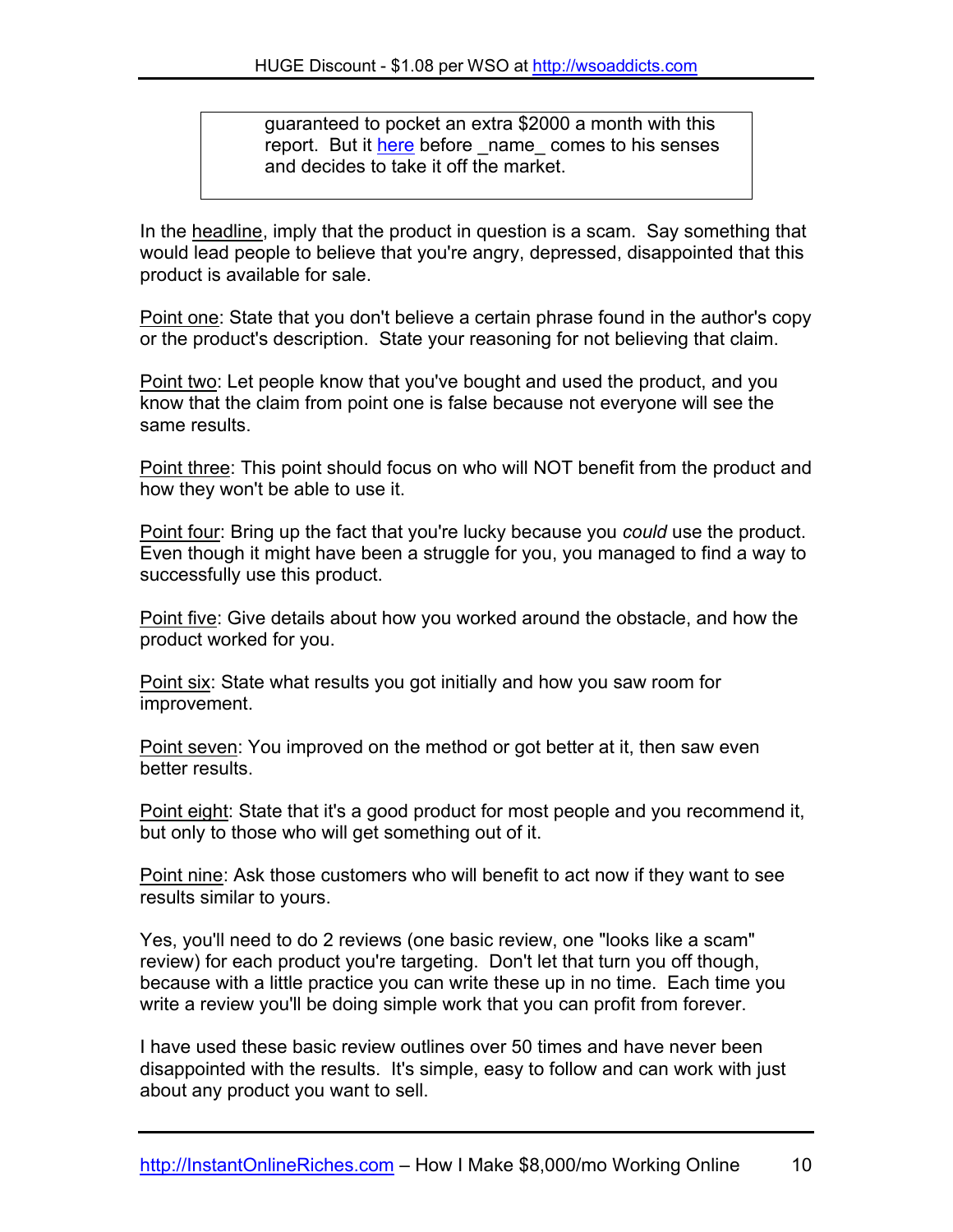# **Where To Place Your Reviews**

Placing your reviews on a free, heavily used site (like [blogger](http://blogger.com/)) that makes you practically anonymous has many advantages:

- 1. Your sites will never get banned for advertising/promoting in places that don't want you to.
- 2. You can put your product name in the title/URL, which helps with SEO rankings.
- 3. Your affiliate accounts won't get shut down for advertising/promoting in places that don't want you to.
- 4. It's super easy to set up no FTPing, coding or anything.
- 5. It's 100% free! You don't even need to buy a domain name!

Now that you're familiar with it's many advantages, sign up for a blog with [blogger.](http://blogger.com/) Setting up a blog here is a simple and straightforward process that should take just a few minutes.

When setting up your first blog, enter **Product Name** as a the blog's title and also enter the product name (without spaces) in the URL (**productname**.blogspot.com).

This will help your search engine rankings.

That first blog you set up is for your regular product review. If the URL you want is already taken, change the URL to **productnamereview**.blogspot.com instead.

Remember, we're doing 2 reviews, so you'll need 2 blogs for each product you promote. Set up your 2nd blog and use **Product Name Scam** as your title and URL.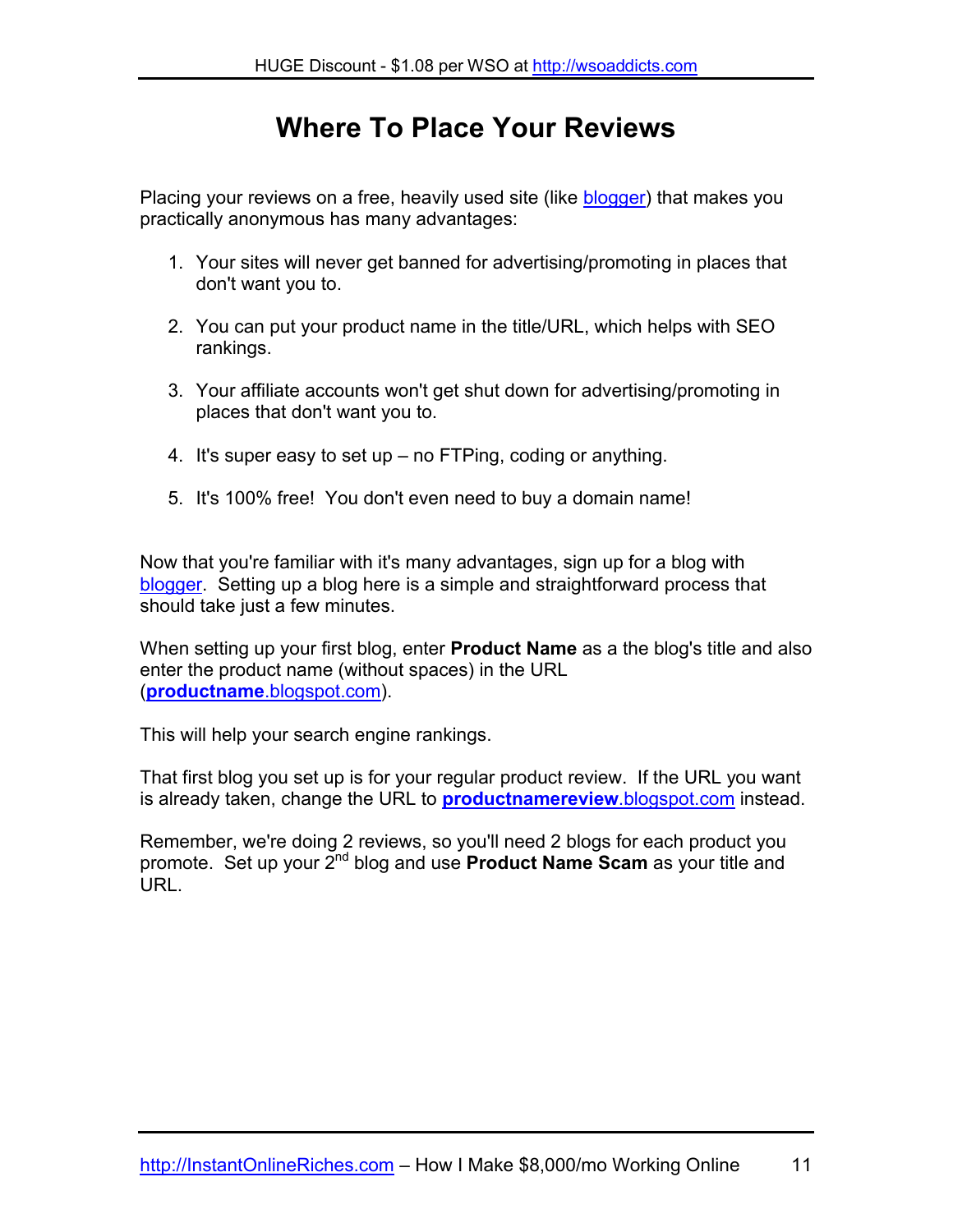#### **EDIT YOUR BLOGGER TEMPLATE FOR A PROFESSIONAL LOOK**

Log into your blogger account and click on template. You should be presented with a very simple layout showing where each element on your page goes. Keep only what's necessary, removing most elements from the side bars.

So click on *edit* for "blog archive" and "about me" elements, then *remove page element*.

Your one and only post on each blog will be the review you've written.

Remember, your basic/regular review is going on the blog at productname.blogspot.com. Your "looks like a scam" review will be at productname**scam**.blogspot.com.

When inserting your review as a post, click on post options and be sure to disallow reader's comments.

Now that you're review blogs are set up, let's bring some traffic to them!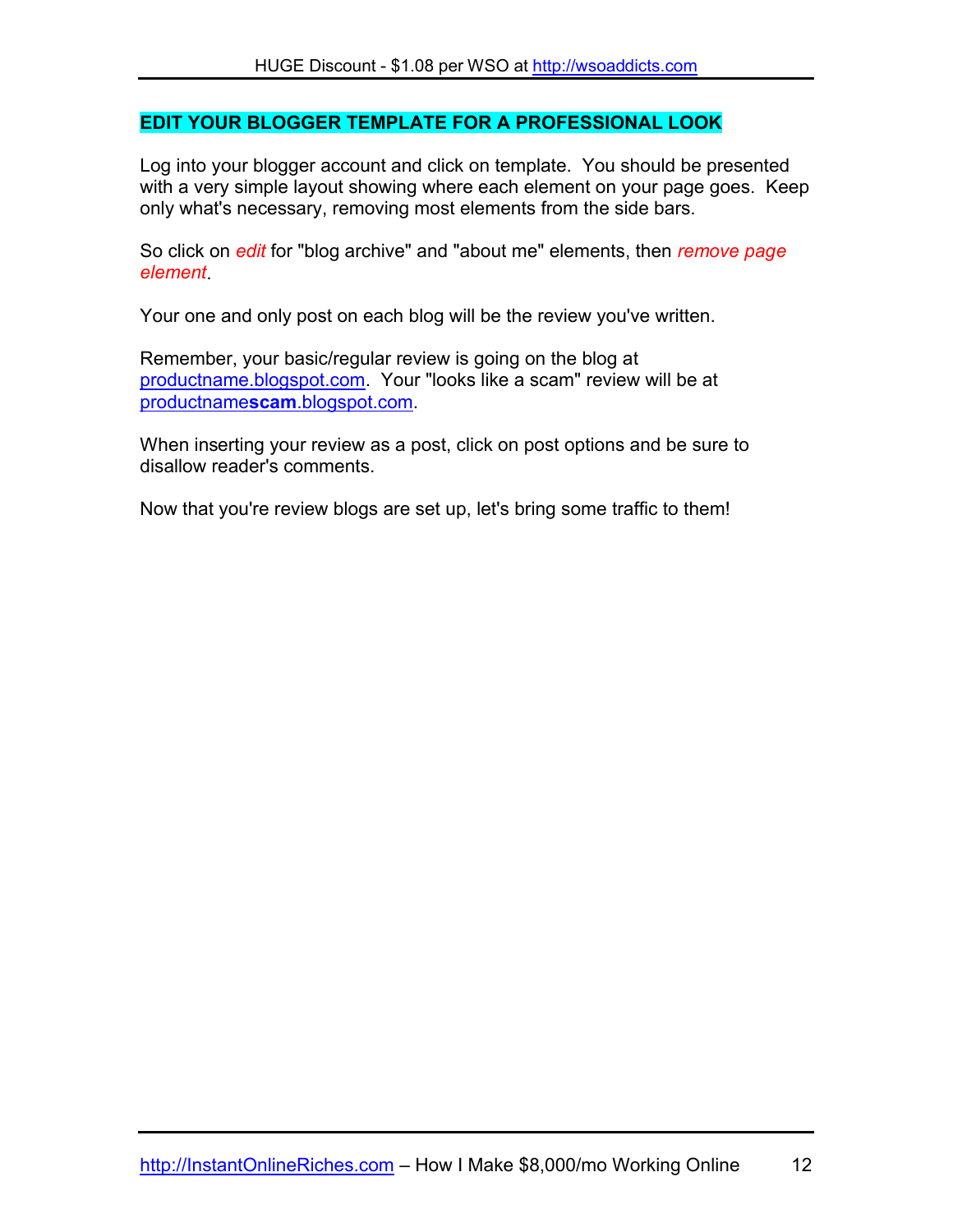# **Using Magic Words To Attract Buyers**

The key to luring buyers to click on your affiliate link is to target certain phrases that almost guarantee a sale. Many people do keyword research for long tail keywords and use them on their website or write articles to submit to other websites.

This involves using a keyword tool to search for highly searched keyword terms, then looking up those terms in the search engines to estimate the amount of competitors you have for that phrase. You then have to write an article optimized for each of these keywords, then either upload it to your site or submit it to an another website. After that you wait, and hope that people will click on your link, like what they see, and finally make a purchase.

While this is a good idea, it can be very time consuming – especially if you're a beginner who's just starting out. It takes even longer to see monetary rewards for your hard work, which can be off putting to many entrepreneurs.

These long tail keywords are also highly likely to be searched for by people who are just looking for free information, not hungry buyers.

That's why we're going to target even better keyword phrases. Here are the phrases to target that will make you money and give you conversion rates of about 10%:

GROUP 1: Use these keyword phrases to promote the basic review.

- \_\_\_(product name)\_\_\_ review
- (product name) honest review
- \_\_\_(productname)\_\_\_ review \*
- \_\_\_(productname)\_\_\_ honest review \*

GROUP 2: Use these keyword phrases to promote the scam review.

- \_\_\_(product name)\_\_\_ bad review
- \_\_\_(product name)\_\_\_ sucks
- (product name) scam
- (productname) bad review \*
- (productname) sucks \*
- \_\_\_(productname)\_\_\_ bad scam \*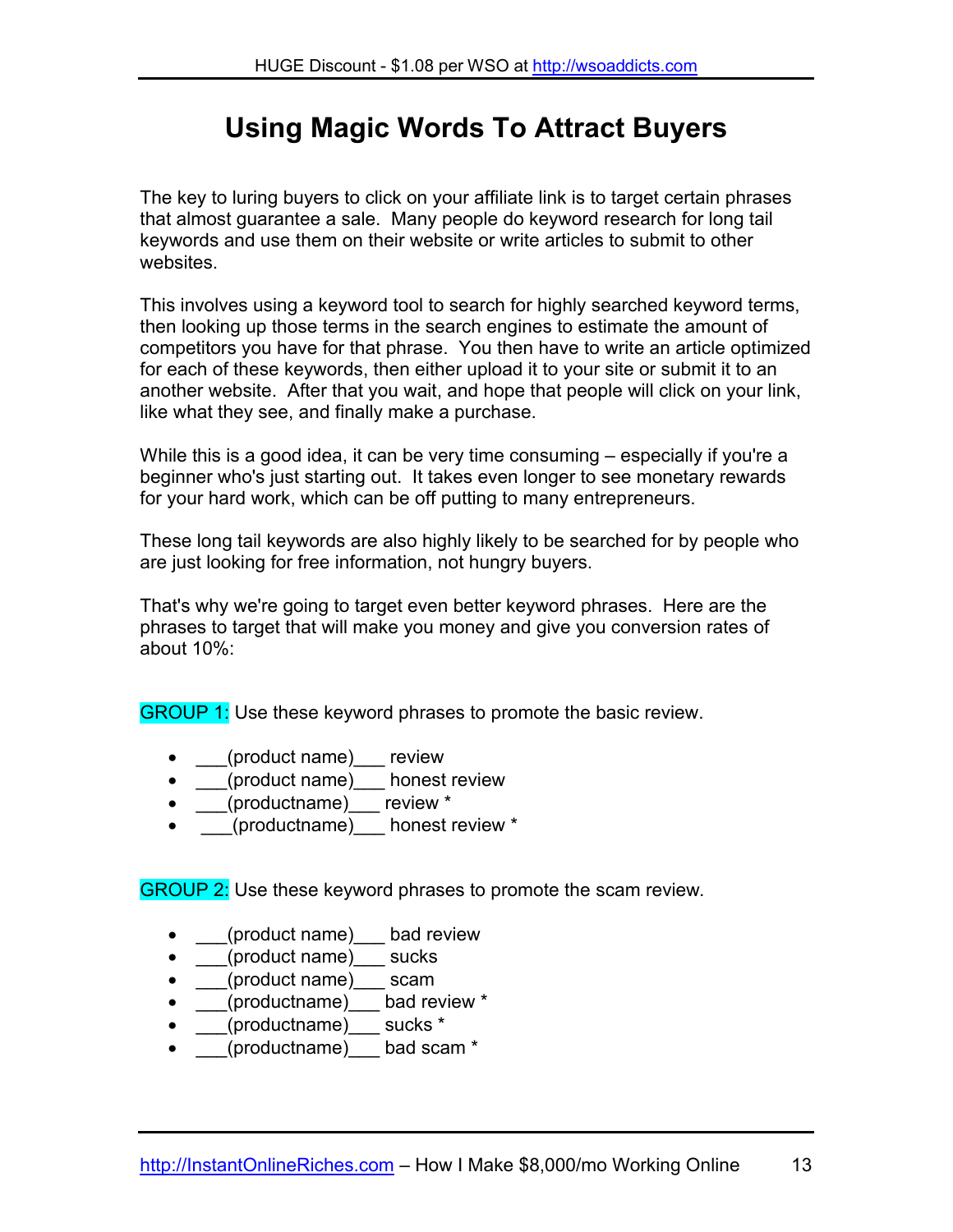GROUP 3: Use these keyword phrases with a link cloaker or redirect through your affiliate link. If that's not an option, use these phrases to promote the basic review.

- buy (product name)
- purchase (product name)
- $\bullet$  buy (productname) \*
- purchase (productname) \*

GROUP 4: These keywords phrases only apply if you have a coupon code that affiliates can use. Use a link cloaker or redirect through your affiliate link. *Note: These phrases produce much higher conversion rates than 10% - so use them if you can!*

- (product name) discount
- \_\_\_(product name)\_\_\_ coupon code / coupon / promotional code, etc
- (product name) \_\_ sale
- (productname) discount \*
- \_\_\_(productname)\_\_\_ coupon code / promotional code, etc \*
- $(production)$  sale  $*$

( \* indicates the product name without any spaced. People search like this more often than you think! Skipping spaces in groups 1 &2 is optional, but because of the nature of groups 3 & 4, I don't recommend skipping those.)

Notice I said we're using these phrases to promote either the basic review or the scam review. That's because each group of phrases will be searched for by certain types of people.

People who search for phrases from GROUP 1 know of the product in question, aren't quite sure if it's right for them, and just want to learn more about it. That's why we try to get them to read our BASIC REVIEW – because it's not too harsh, not too hyped. It gives GROUP 1 exactly what they want to hear and usually pushes them into buying now.

People who search for phrases from GROUP 2 are more likely to be skeptical. They're thinking that at least one person has something bad to say about the product in question and they want to know about all it's faults before making a decision. We refer them to our "LOOKS LIKE A SCAM" REVIEW because we start off telling them exactly what they wanted to know – what's wrong with the product. Then we convince them to either forget about buying or teach them how to work around the product's faults.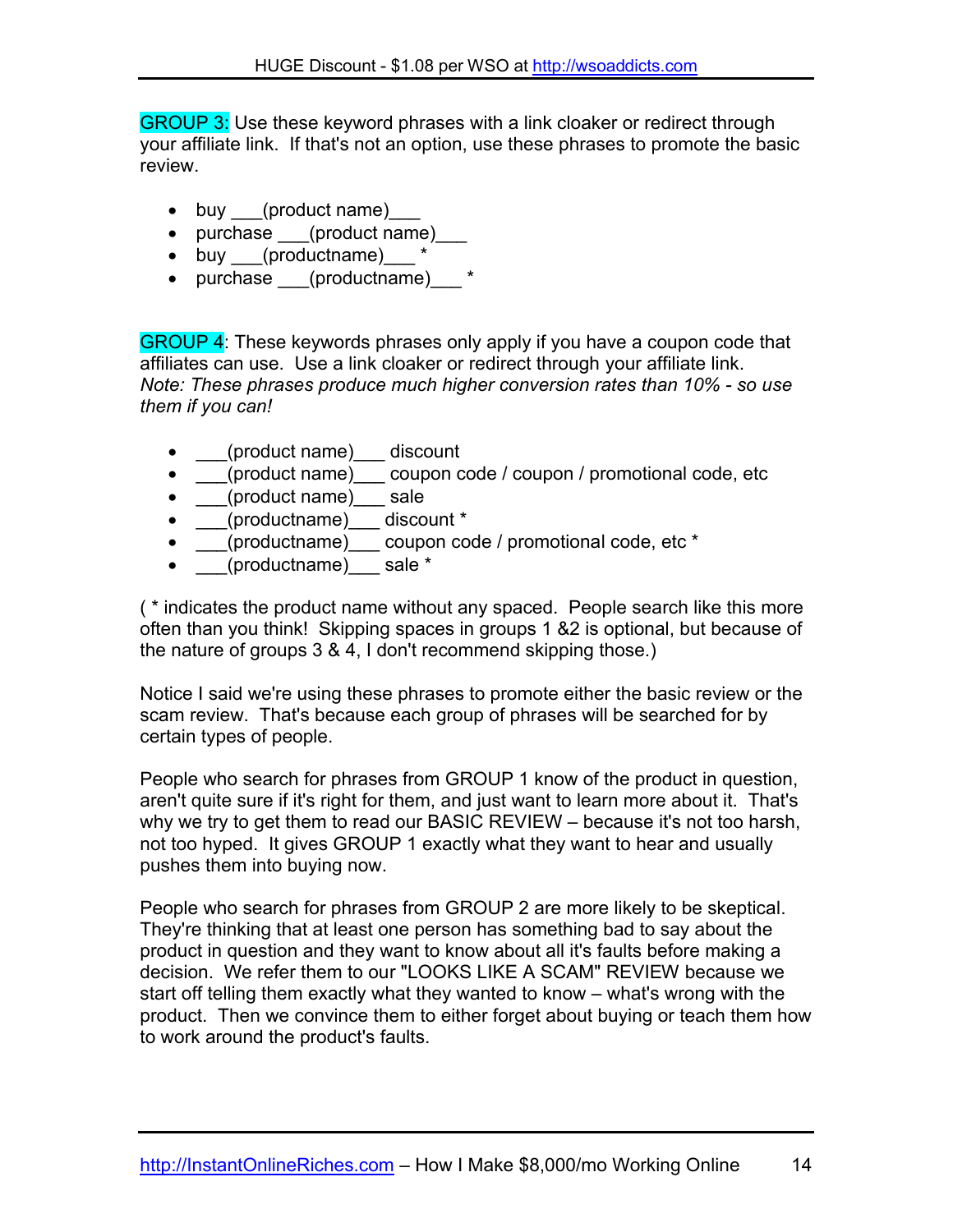People who search for the phrases from GROUP 3 are ready to buy! These phrases are hardly ever searched for by customers and hardly ever optimized by sellers. If you can, link directly through your affiliate link. If that's not possible, link to your BASIC REVIEW.

People who search for the phrases from GROUP 4 are even hungrier buyers than group 3! However, they are trying to get it for as cheap as possible. Sometimes you can help by supplying a coupon code or special link that will allow the customers to receive a discount while still earning commission. Use GROUP 4 phrases only when you're able to offer a discount. In websites like CJ.com you can easily search for coupon codes to use and sometimes you'll receive emails from companies when a sale is about to start.

In the next chapter we'll discuss what exactly to do with these "magic" keywords.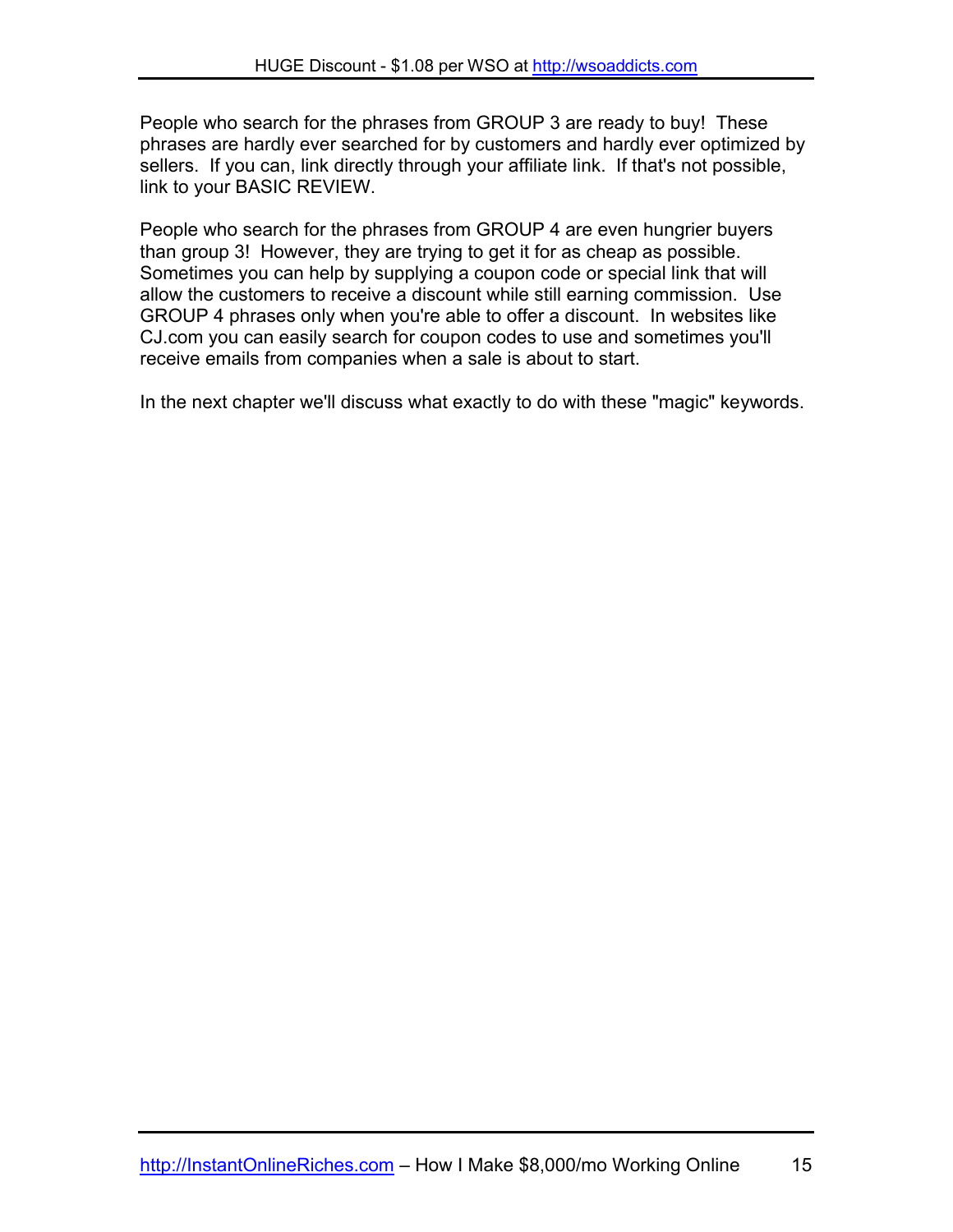# **How Are The Buyers Going To Find You?**

Our goal is to be noticed in the search engines for the phrases that we picked out earlier. To do this, we're going to use high traffic / high PR sites that allow users to enter information. For those of you who don't know, that is the basic concept behind the ever popular bum marketing method.

I like this method a little better though, because I've noticed much quicker results and I don't depend on finicky Ezine Articles. Another plus is that I have much more fun writing reviews than articles.

The 2 best sites for this method are:

- 1. [Craigslist](http://craigslist.com/)
- 2. [Yahoo! Answers](http://answers.yahoo.com/)

Other good options are high PR niche forums that would actually be interested in what you're selling, and maybe even Squidoo (although I haven't tried it yet, so you'll have to experiment) or other web 2.0 type sites.

#### **Using Craigslist:**

[Craigslist](http://craigslist.com/) is tired of being spammed all the time, so they've taken some measures that make things a little harder for posters to get their ad seen - like blocking multiple ads in different cities and allowing users (with nothing better to do) to flag your ads down.

Luckily, I have never had that problem with the ads I post using this method. I think the reason for that is because I don't post a ridiculous amount of ads, I post in small to medium sized cities, and I keep my ads in the appropriate category.

#### Follow these steps and things should go smoothly**:**

*Note: I live in the US so I've never had to use a proxy to post on CL. If you live elsewhere, I suggest using a US based proxy site to post your ads.*

1. Sign up for a [gmail](http://mail.google.com/) account. Gmail accounts allow you to place periods anywhere in the user part of your email address and still receive all your mail all in one inbox (example: your regular email is [example@gmail.com](mailto:example@gmail.com). You want to post on craigslist with different email addresses, so you enter addresses like [ex.ample@gmail.com](mailto:ex.ample@gmail.com) and [exam.ple@gmail.com](mailto:exam.ple@gmail.com) when posting ads, and all emails will be sent to your one gmail inbox.)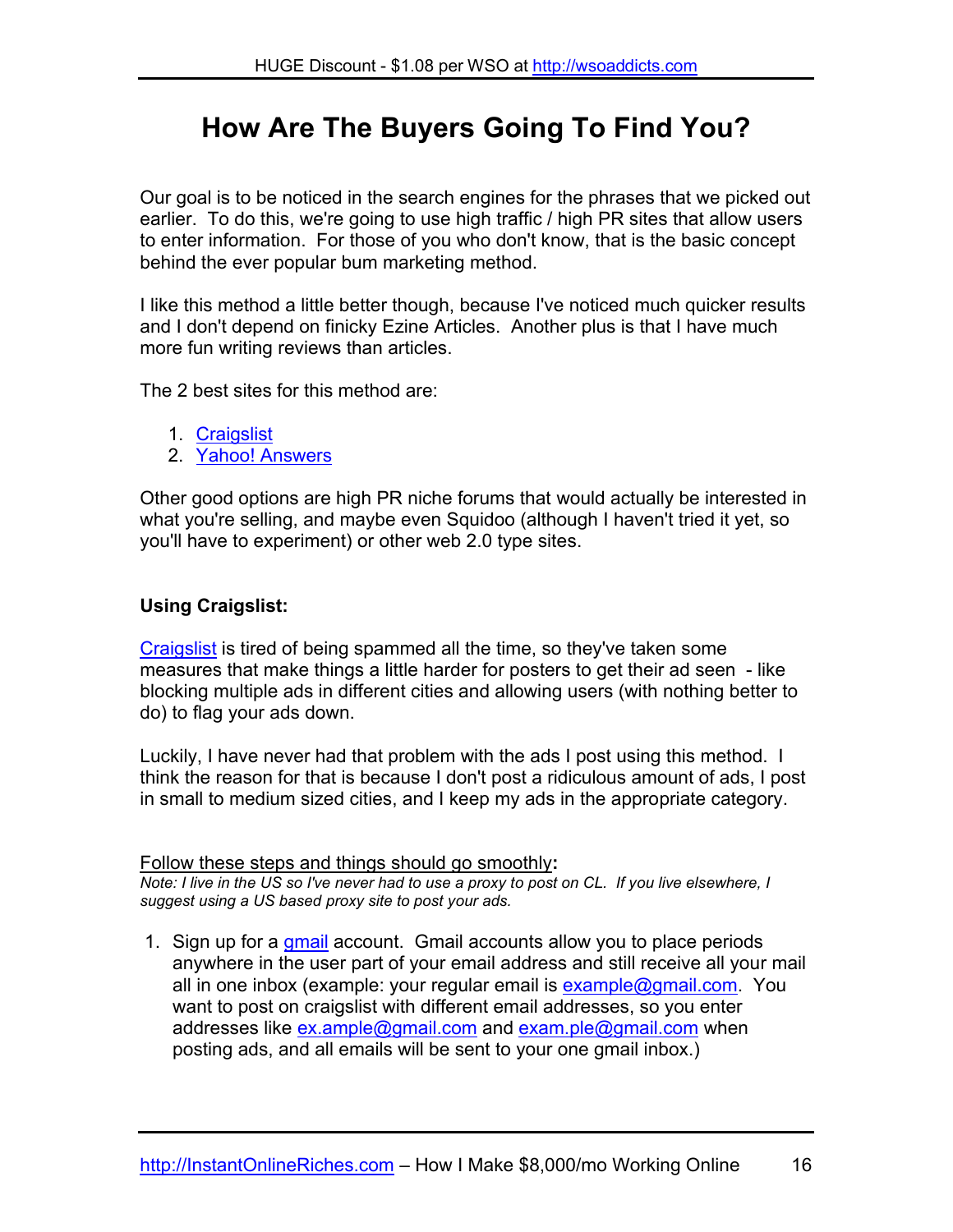- 2. Pick whatever CL state you want and a medium sized city to post in. Stay away from very large, tech-savvy cities (New York, San Francisco, etc), because I've heard that ads tend to get flagged down more frequently and much quicker than usual.
- 3. You can either sign up for an account or just post your ad and confirm through your email. I prefer to use my account to sell physical items, and use gmail addresses to place ads using this method.
- 4. Post your ad in services  $\rightarrow$  small biz ads. Staying in this category keeps your ad pretty safe from being removed.
- 5. Pick a keyword to use from the list we established earlier. Include that keyword somewhere in the beginning of your ad title. The rest of your title should really command a click. It helps a lot if you can make web surfers feel shocked, curious, hopeful, warm-and-fuzzy, or even a little angry.
- 6. Post a very short ad (just a short paragraph or two), mentioning the keyword just once. Write a short excerpt from your review and direct users to your review blog to read more. Remember that every ad should be different (so that you don't get blocked) so use different parts of your review with different ads.
- 7. Keep a spreadsheet containing information about all the CL ads you post. Take note of when they expire (so that you can repost them) the text you used, city of posting, etc.
- 8. Rinse and repeat!

I've done very well using Craigslist to sell digital items, and I never have to worry about CL getting my affiliate account banned or my domain blocked since I'm sending users to blogger's site.

This is a very quick and easy process – perfect for lazy people!

#### **Using Yahoo! Answers:**

[Yahoo! Answers](http://answers.yahoo.com/) is a place where you can either have fun or get really irritated by all the stupid answers people are giving. If you've ever been there, you know what I mean – people who have no idea what they're talking about give other people advice or say immature things that might make the asker feel bad.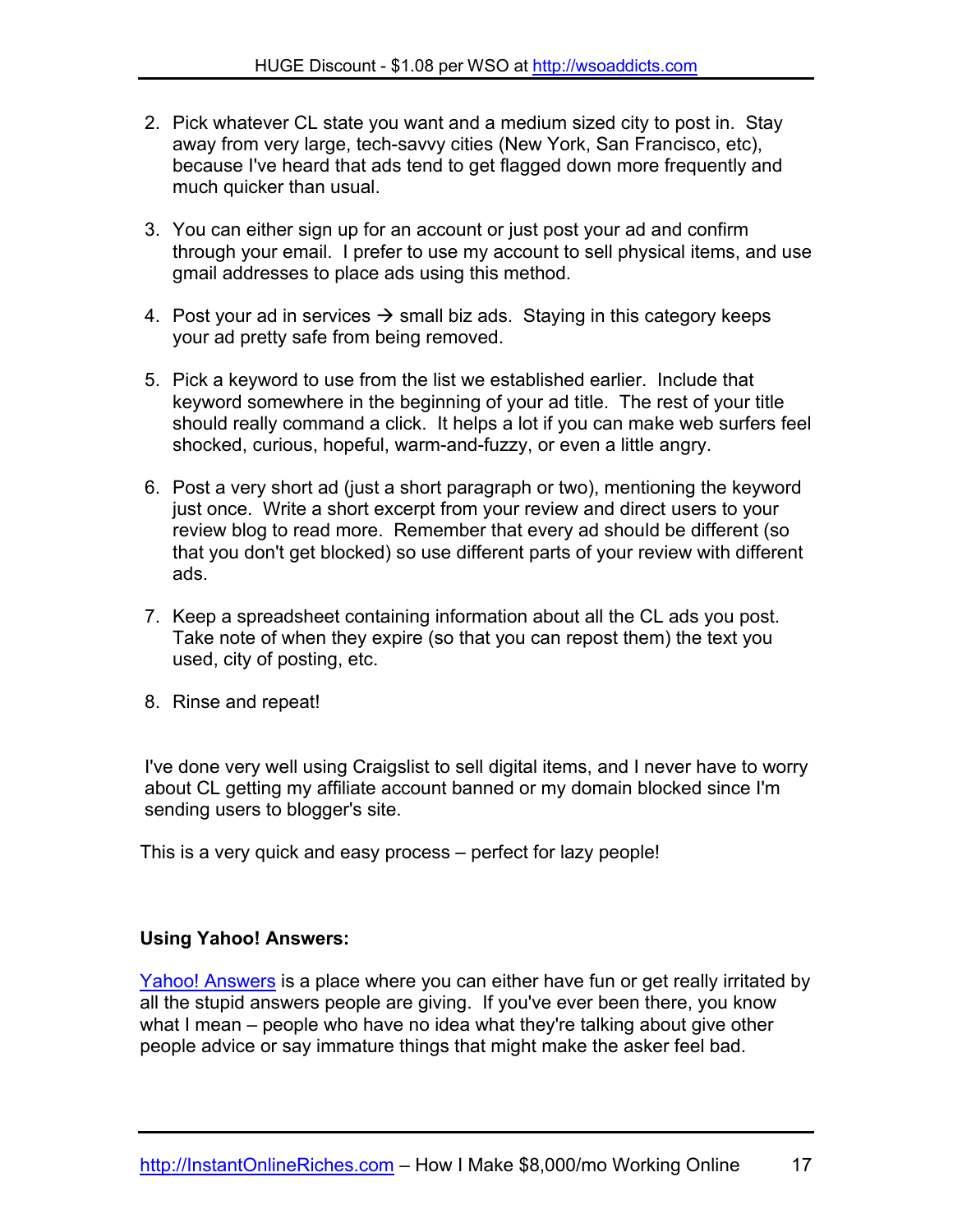So before you use Yahoo! Answers let me give you a little warning: DO NOT waste your time reading other peoples answers. Focus on the question only!

- 1. Sign up for 2 new Yahoo! Accounts. One male, one female (since generally, most guys only know about things that interest guys and vice versa.) When you review products in the future, use the correct yahoo! account to promote it.
- 2. Go to Yahoo! answers and click "get started". Complete the set up process.
- 3. Go to advanced search and select questions in the keyword section and open answers in the question status section.
- 4. Search Yahoo! Answers for words that people in your niche would use. If you're reviewing an expensive conditioner type in **split ends** or **dry hair** or **conditioner**.
- 5. Take a look through the results. Keep an eye out for all questions that you might have an answer for. Open each question in a tabbed browser like **[Firefox](http://www.mozilla.com/en-US/firefox/)**
- 6. Give quick answers to the questions that you can't figure out how to safely link to, just to up your points and maybe gain more exposure in that niche.
- 7. Give answers between 2-3 paragraphs long if you're linking to your review blog as a source. Use your keyword phrase at least once in your answer saying something like: "this \_product name \_review says all drugstore conditioners are full of harmful fillers. Enter your URL where appropriate.

As you can see, this method involves a little more work because you have to take the time to consider questions and craft answers.

Although it takes a little longer, this method works just a little bit better than the Craigslist method, because it gives you a chance to build your reputation and get long term results. Almost all Yahoo! answers receive views and answers. These will remain in the search engines for a LOOOONG time, unlike CL.

#### **Using Forums:**

I recommend using the forum method only when you're promoting a product within a niche you have already monetized with a website or product of your own. Signing up for new forums all the time for each new product you promote is a pain in the neck.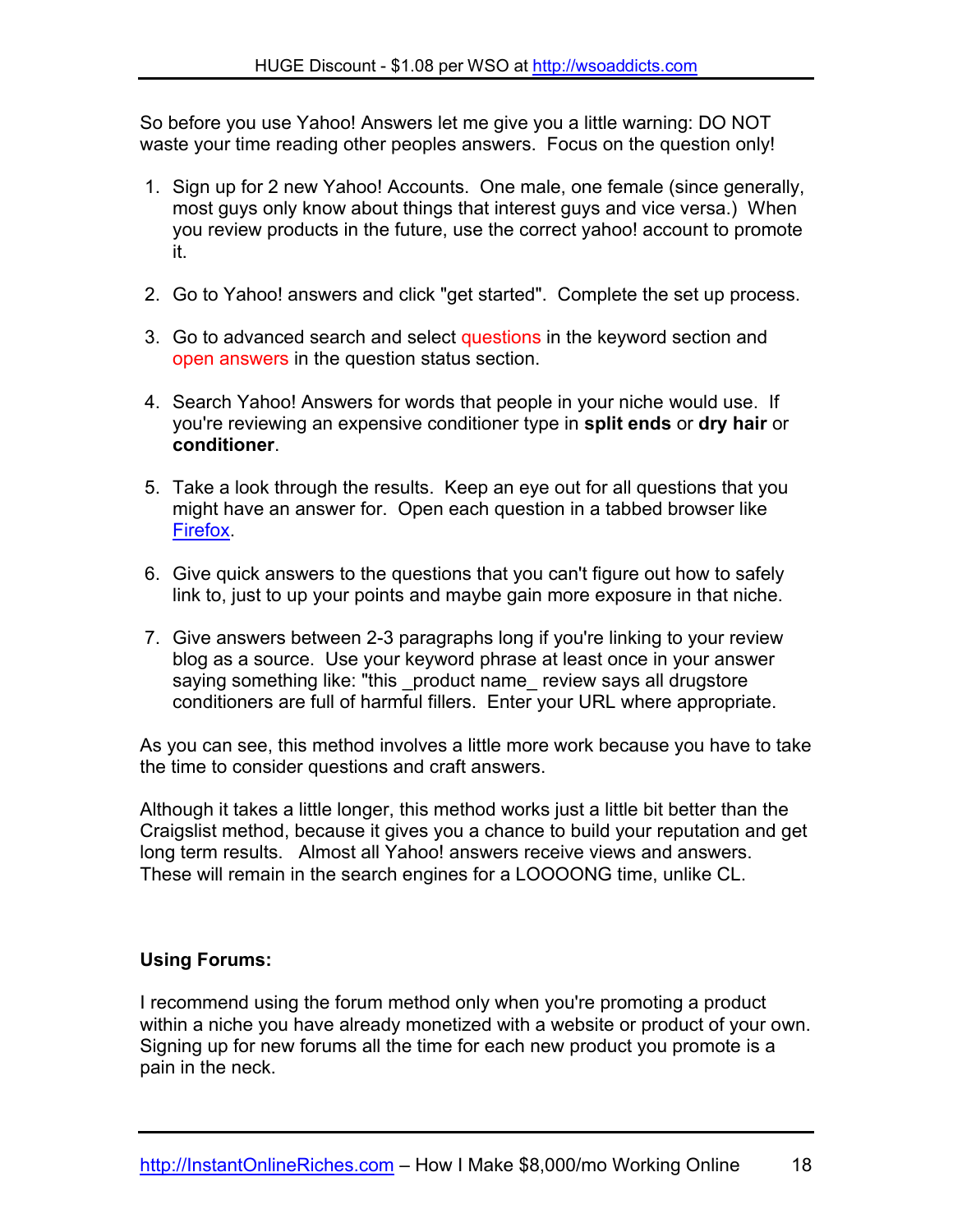Another point to mention: Linking to reviews works well in almost all niches except internet marketing. IM forums tend to be harsh on links within posts (unless it's a well known, long time forum member). Stick to smaller niches and you'll find that practically no one has a problem with your review link as long as you're actually posting something helpful along with it.

Search for your niche forum, forums, discussion boards, etc. As long as you're not marketing in teeny-tiny, micro-niche market (which you shouldn't be, because you chose a fairly popular product to promote) you should find decent forums on the first page of search results.

Sort through the forums on the first page of Google. I usually find that higher ranked websites/forums have decent to good page rank. This helps your (strategically worded) posts appear in the top results.

Register for the forums you do want to use, and begin making a few helpful posts and getting familiar with the other members. DO NOT use links in your posts yet. Wait until you have at least 20 posts (which is ridiculously easy to achieve) and have been a member for at least 1 day.

When you're ready to start promoting your review page, remember that people are not stupid. Don't just post your URL without any helpful information. And don't post your URL in the same forum more than twice a day. After a few days to a week of posting your review blog URL, take a break from promoting and maybe visit another forum in your niche.

This is a lot more work than the CL & Yahoo answers method, but it may give you the chance to collaborate or JV with another member (since you have your own product or website in this niche).

I rarely use the forum method for affiliate products, but it works well for "chatty" type people.

Like I mentioned before, this method has the potential to work well with other sites (for example, Squidoo) or even Adwords. I just stick to CL and Yahoo! Answers because it's working for me and I have experience with these sites. Feel free to experiment and adapt this technique to make it more enjoyable for you.